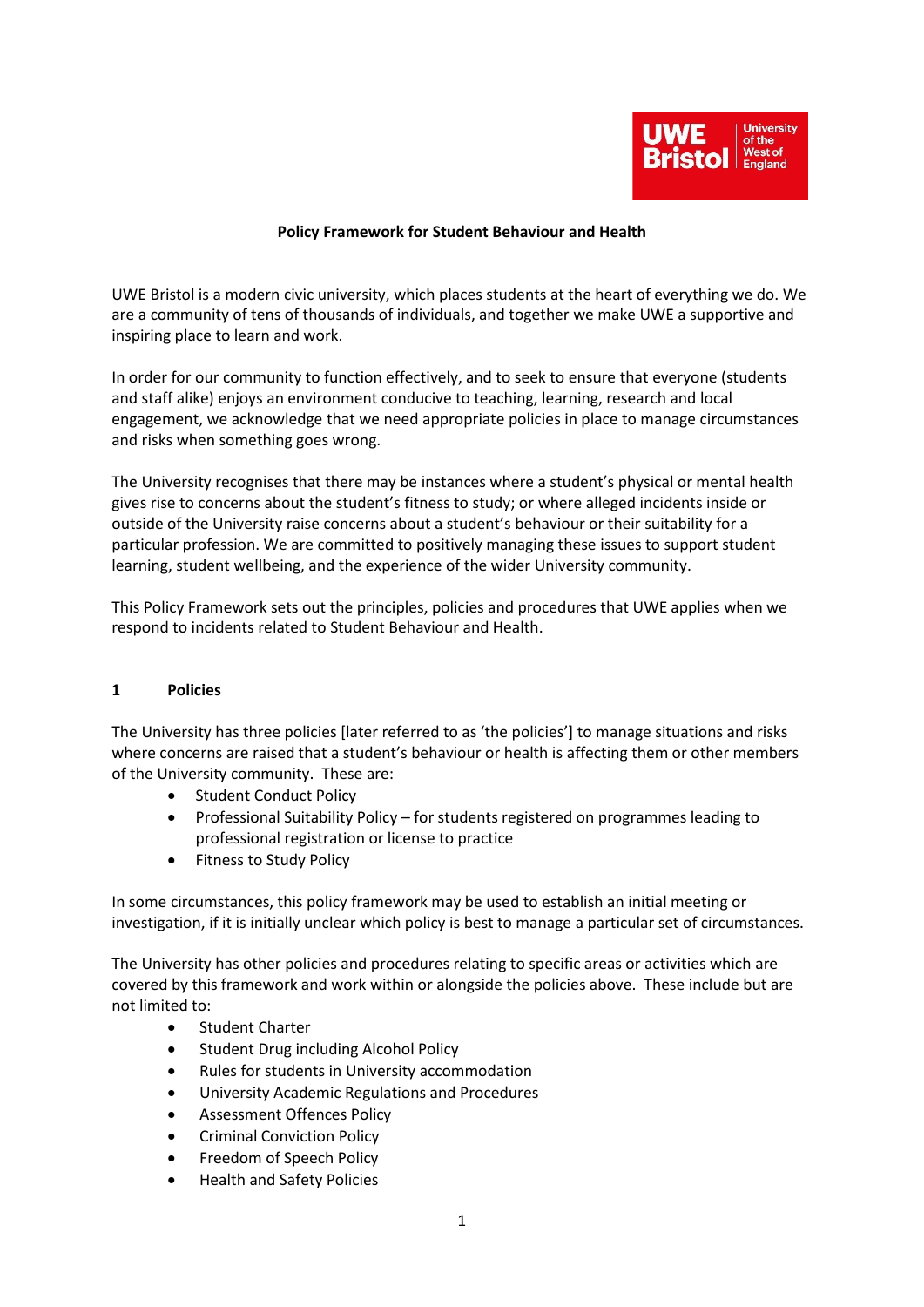- Bullying and Harassment Policy
- **IT Acceptable Use Policy**
- Library Rules
- Social media guidance

# **2 Scope**

The policies apply to all students taught by UWE throughout their period of registration (including outside of term time). The policies apply during any activity associated with or organised by the University (such as placements or field trips), on or off University premises. They may also be used in other circumstances at the University's discretion. The policies apply only to an individual as a student of UWE (i.e. they do not apply to a student's employment by the University). Exceptions to this scope are rare and if they exist will be noted within the policies and procedures.

The policies also apply to former students seeking a return to study whose registration has previously been interrupted, suspended or terminated when they were, or were due to be, considered under one of the policies.

Students registered for an award with the University but studying in a partner organisation will usually be subject to the policies and procedures of that organisation, but may also be referred to the University particularly if the concerns relate to activities at the University's campuses, student accommodation or learning activities.

The Students' Union at UWE has its own policy and procedures relating to student conduct in relation to membership of The Students' Union and/or conduct on Students' Union premises. The Union may refer matters to the University where it believes the allegations may have a wider impact for the University community and/or potential consequences for a student's registration. The University will work with The Students' Union on joint investigations as appropriate to the circumstances.

# **3 Common approaches across the policies**

In order to facilitate consistency of experience and fairness for students, the policies are aligned as far as possible, they also recognise the need for variation where necessary to be effective and deal with different sorts of issues appropriately. This section sets out the commonalities in approach across the policies:

- i) The policies establish clear expectations of good studentship, which reflect the University's values, and are designed to address effectively the impact of a student's conduct or health on others.
- ii) The policies are designed to enable students to continue their studies as far as possible, and to enable students to learn and develop from their experiences while applying appropriate actions or proportionate sanctions. The policies also recognise that in certain circumstances it might not be appropriate for students to continue their studies.
- iii) The basis of the policies is the assessment and management of risk to a student themselves and/or to the University community and the impact of a student's behaviour on others. This includes being clear about the University's thresholds for taking action at the appropriate level under the policies, including with regard to anti-social behaviour on and off campus.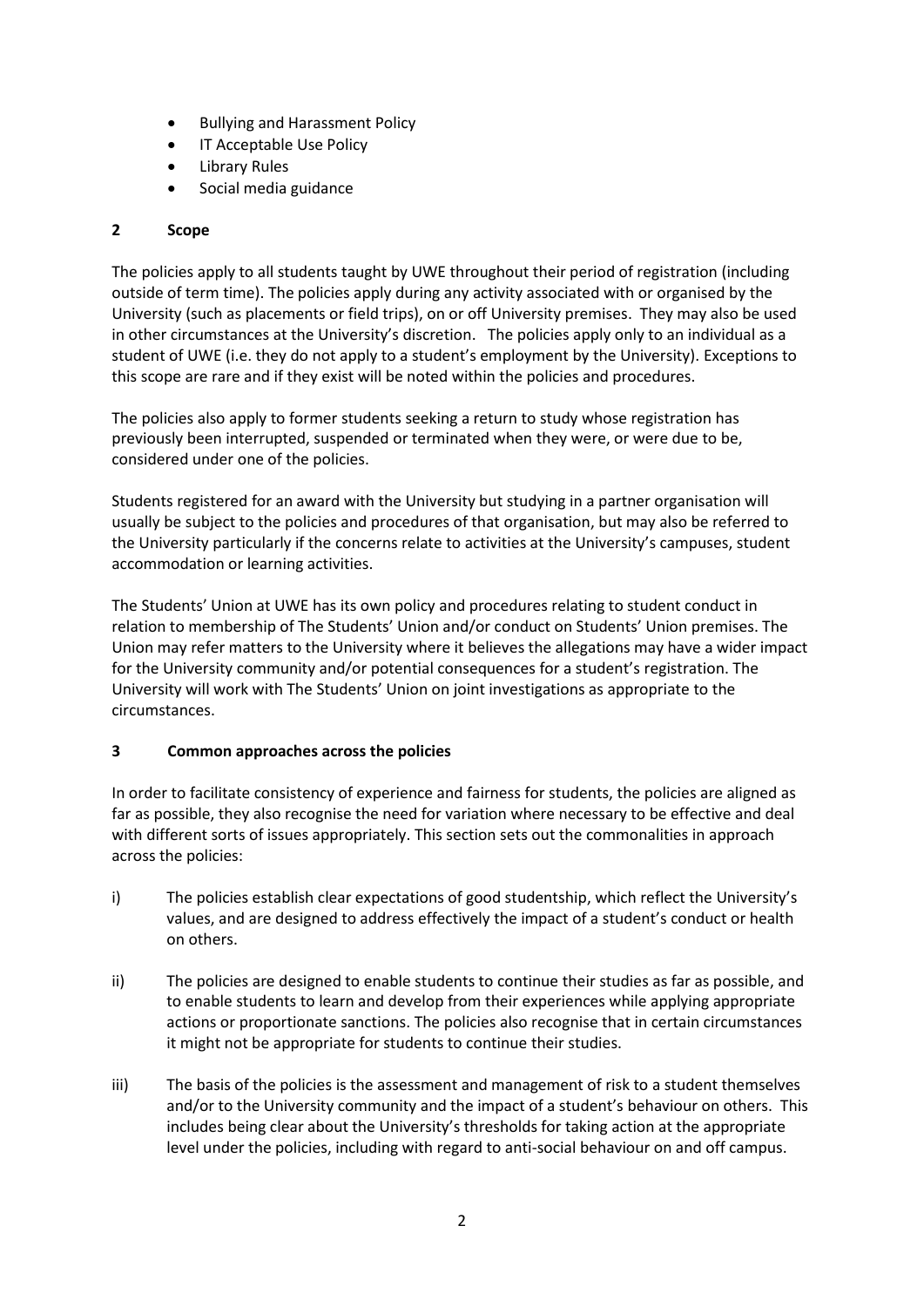iv) Each of the policies has three levels:

**Level 1**: Initial or emerging concerns or issues, to be managed as close to their source as possible to ensure quick and effective intervention

**Level 2**: Serious and/or continuing concerns, allegations or issues

**Level 3**: Critical concerns, gross misconduct

- v) There is a right of review or appeal at all levels of the policies
- vi) The policies set out roles and responsibilities and where authority for decision-making resides at each level in order to ensure separation and independence.
- vii) The standard of proof that is used in deciding any matter under the policies is the balance of probabilities. This means that when considering all the evidence a decision-maker needs to be satisfied that it is more likely than not that something happened. The standard is higher than only believing that something happened and decisions must be supported by evidence. Balance of probabilities is the standard of proof used in Civil Law.
- viii) The burden of proof in each of the policies lies with the University. This means that the University is responsible for proving that a student has done what they are accused of. Although a student will not usually have to disprove an allegation, there will be occasions when a student is expected to prove that they have or have not done something, or provide evidence that something happened. Students also need to provide proof of mitigating factors.
- ix) Possible outcomes are set out clearly in the policies and procedures and the outcomes applied are to be reasonable, proportionate and consistent with the outcomes of other cases.
- x) In cases of behaviour that may be a criminal offence, the policies are clear that the University is not investigating criminal matters, but whether the alleged actions have breached internal standards of conduct. Criminal and/or other external investigations and proceedings normally take precedence over internal processes, and the University will usually await the outcome of those proceedings before taking formal action.
- xi) The policies include the possibility of applying precautionary measures to manage risk to the student concerned and other staff and students. Students have the right to appeal these measures.
- xii) Where a student decides to withdraw from their programme, or is withdrawn on academic grounds, and there is an outstanding conduct or health concern, the appropriate process will normally continue until completed so that a formal judgement may be reached whether or not the student chooses to engage with the process.

### **4 Operating Principles for the Procedures**

The following principles are applied when implementing the policies and procedures across the University to help ensure that students are treated fairly, consistently, appropriately and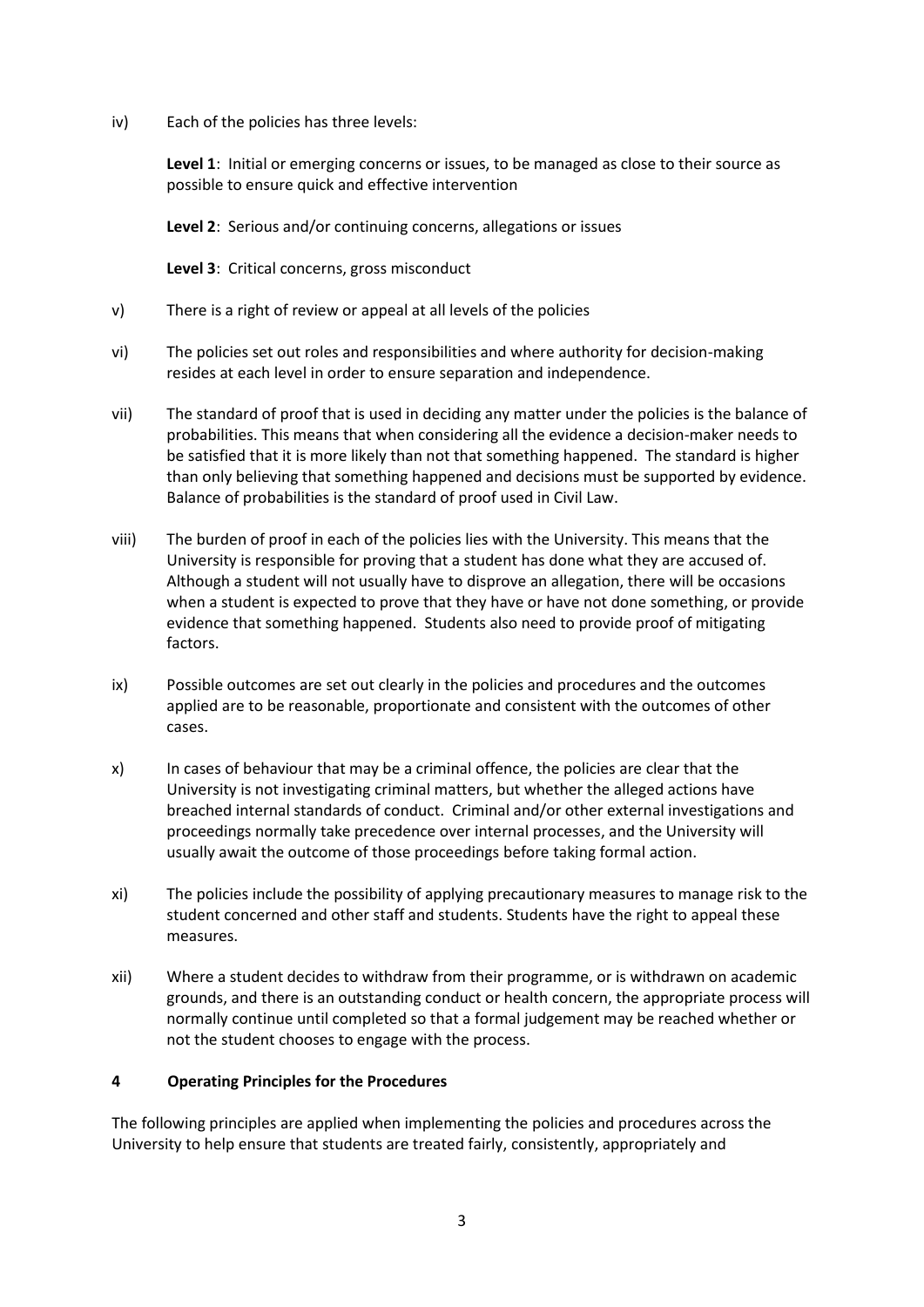transparently, and that matters are dealt with effectively and efficiently in the best interests of the student and the University and its staff and students.

- i) A student whose health or behaviour means that they are subject to any of the policies has a right to be informed of and respond to the concerns or allegations.
- ii) All proceedings are guided by fairness and natural justice. Proceedings in each case are proportionate to the concern raised and the information and evidence provided.
- iii) Investigations are carried out and decisions made impartially and independently.
- iv) Procedures are conducted in a timely manner, though due consideration is given to the timing of meetings and proceedings, for instance in relation to student assessments, where reasonable to do so. Time limits and periods of notice may be amended on a case-by-case basis by the University with good reason (such as in the matter of fairness). Students will be kept informed of progress on a regular basis, as set out in the policies and procedures.
- v) Procedures may be entered at any level, without any requirement for an earlier level to have been commenced or exhausted, although it is hoped that many situations can be remedied by action taken at the local level. The level at which the procedure is implemented will depend on factors such as the nature of the report or concern, the seriousness of any risk posed, the student's perception of his/her behaviour, and the response of the student to any steps taken by the University to manage the situation.
- vi) It may be decided to hold an initial meeting under this policy framework, rather than under a specific policy, to support a student as rapidly as possible, and establish the best way to proceed. The University also reserves the right to transfer a case between policies if it is appropriate in the particular circumstances. For example, an incident might be moved from the Student Conduct Policy to the Fitness to Study Policy where concerns are raised about an incident of misconduct but after meeting with the student it is established that the incident arose from a mental health crisis.
- vii) Investigations and proceedings are regarded as confidential, as far as is reasonable and possible, but the University has to have the right to share information between departments to ensure that a student is able to receive the necessary support, that investigations can be complete and that those who need to be aware of a student's position are informed. The University may also be obliged to share information, including the outcome, with third parties.
- viii) The University will not usually act on anonymous reports or those that it believes to be malicious or vexatious.
- ix) Students who are dealt with under these Procedures are encouraged to seek independent advice and support from The Students' Union Advice Centre.
- x) Students who are dealt with under the procedures are entitled at any meeting to be accompanied by one staff member, friend, relative or representative of The Students' Union Advice Centre. This is in addition to any health professional or support worker who may usually accompany the student, or who may attend at the University's discretion by way of making reasonable adjustments for a student.